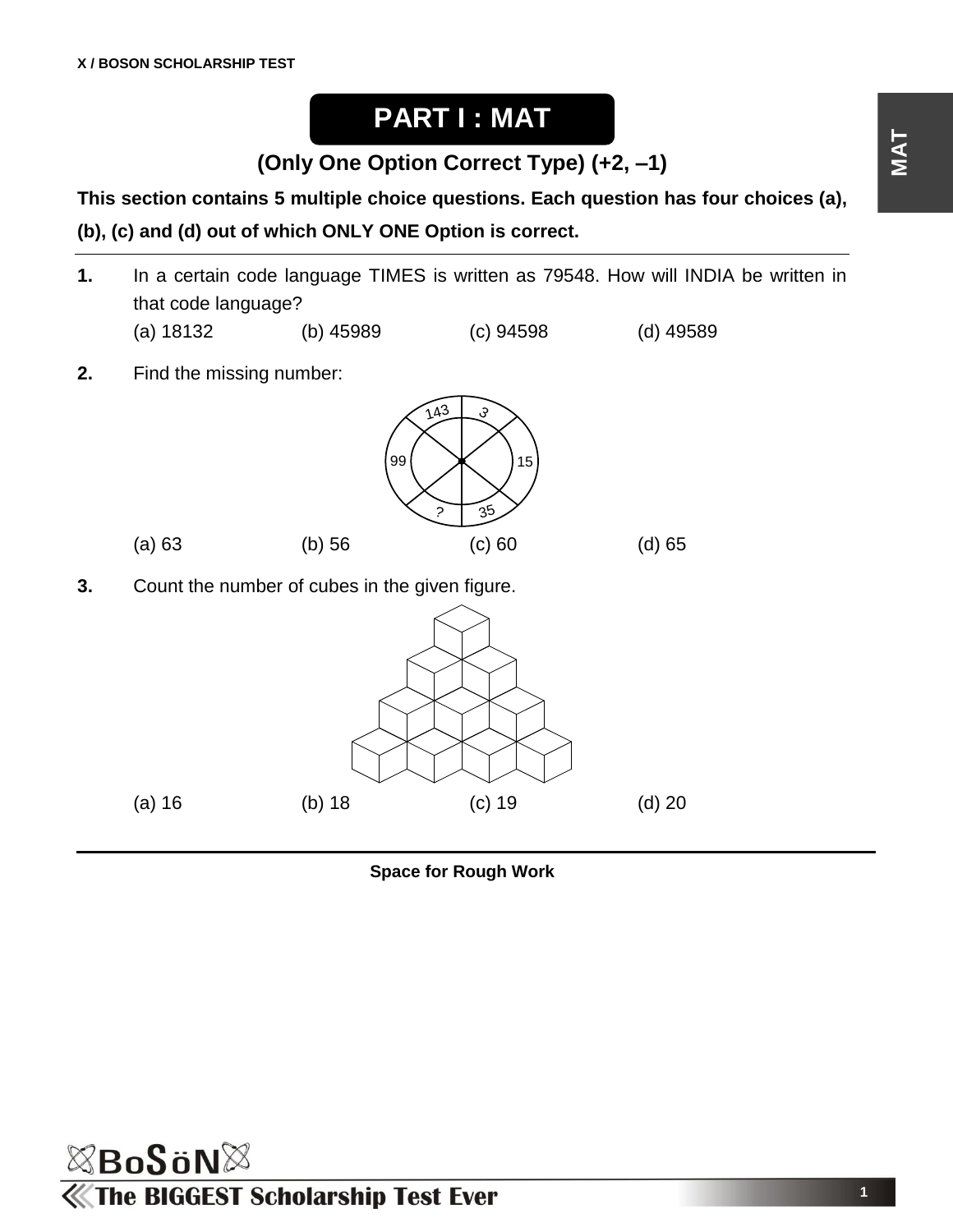4. Rotate the mirror image 90° clockwise.



**5.** See carefully the following question and choose the correct alternatives. Which number is opposite to 6?







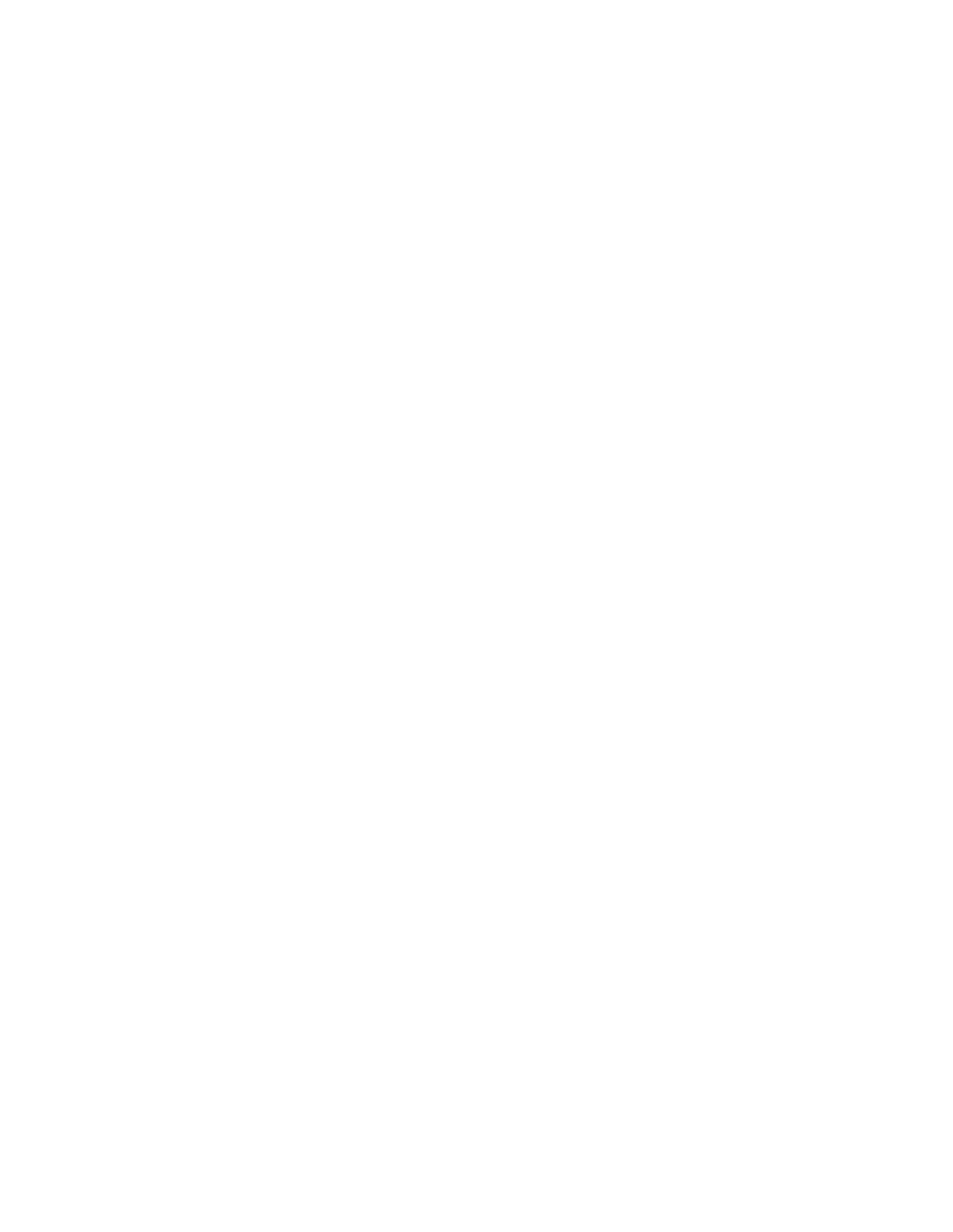# **PART II : MATHEMATICS**

## **(Only One Option Correct Type) (+4, –1)**

**This section contains 5 multiple choice questions. Each question has five choices (a), (b), (c), (d) and (e) out of which ONLY ONE Option is correct.**

| 6.  | If $2x - y = 4$ then $6x - 3y = ?$                                                                                  |                                                                |           |                   |  |  |  |
|-----|---------------------------------------------------------------------------------------------------------------------|----------------------------------------------------------------|-----------|-------------------|--|--|--|
|     | (a) 15                                                                                                              | (b) $12$                                                       | $(c)$ 18  | $(d)$ 10          |  |  |  |
| 7.  | A goat is tied to one corner of a square plot of side 12m by a rope 7m long. Find the<br>area it can graze?         |                                                                |           |                   |  |  |  |
|     |                                                                                                                     | (a) $38.5$ sq.m (b) $155$ sq.m (c) $144$ sq.m (d) $19.25$ sq.m |           |                   |  |  |  |
| 8.  | If the fractions are arranged from lowest to highest then the middle fraction is:<br>13, 31%, 310, 0.1, 313, 0, 303 |                                                                |           |                   |  |  |  |
|     | (a) 13                                                                                                              | (b) 0.313                                                      | $(c)$ 310 | $(d)$ 31%         |  |  |  |
| 9.  | Find the smallest number, if the sum of three numbers in G.P. is 38 and their product<br>is 1728.                   |                                                                |           |                   |  |  |  |
|     | (a) 12                                                                                                              | $(b)$ 20                                                       | (c) 8     | (d) None of these |  |  |  |
| 10. | If $x = 2 + \sqrt{3}$ , find the value of $x^2 + \frac{1}{x^2}$ .                                                   |                                                                |           |                   |  |  |  |
|     | (a) 18                                                                                                              | (b) 12                                                         | (c) 14    | (d) 16            |  |  |  |
|     |                                                                                                                     |                                                                |           |                   |  |  |  |

#### **END OF MATHEMATICS PORTION**

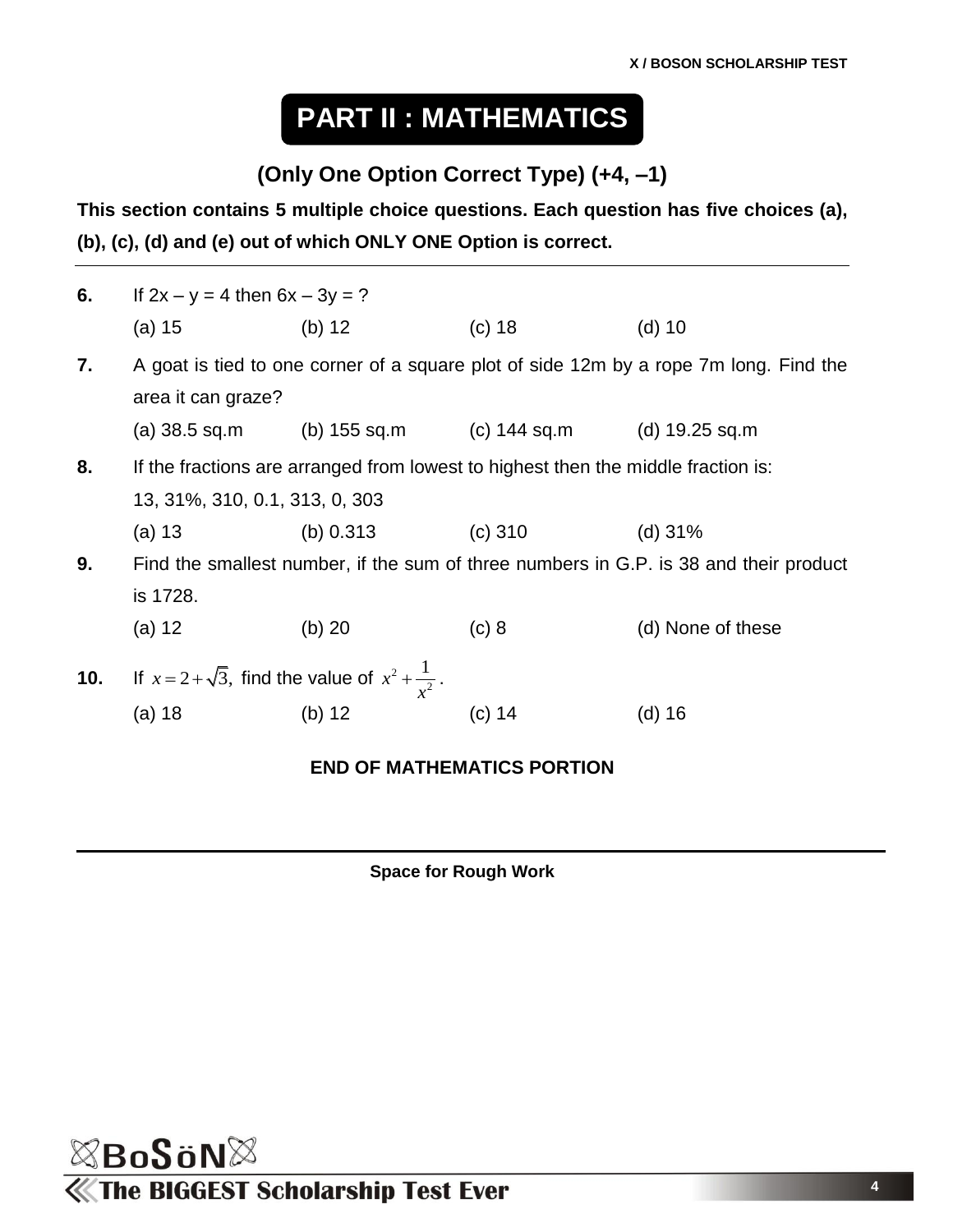**5**

**PHYSICS**

## **PART III : PHYSICS**

**Section # 1 (Only One Option Correct Type) (+4, –1)**

**This section contains 5 multiple choice questions. Each question has four choices (a), (b), (c) and (d) out of which ONLY ONE Option is correct.**



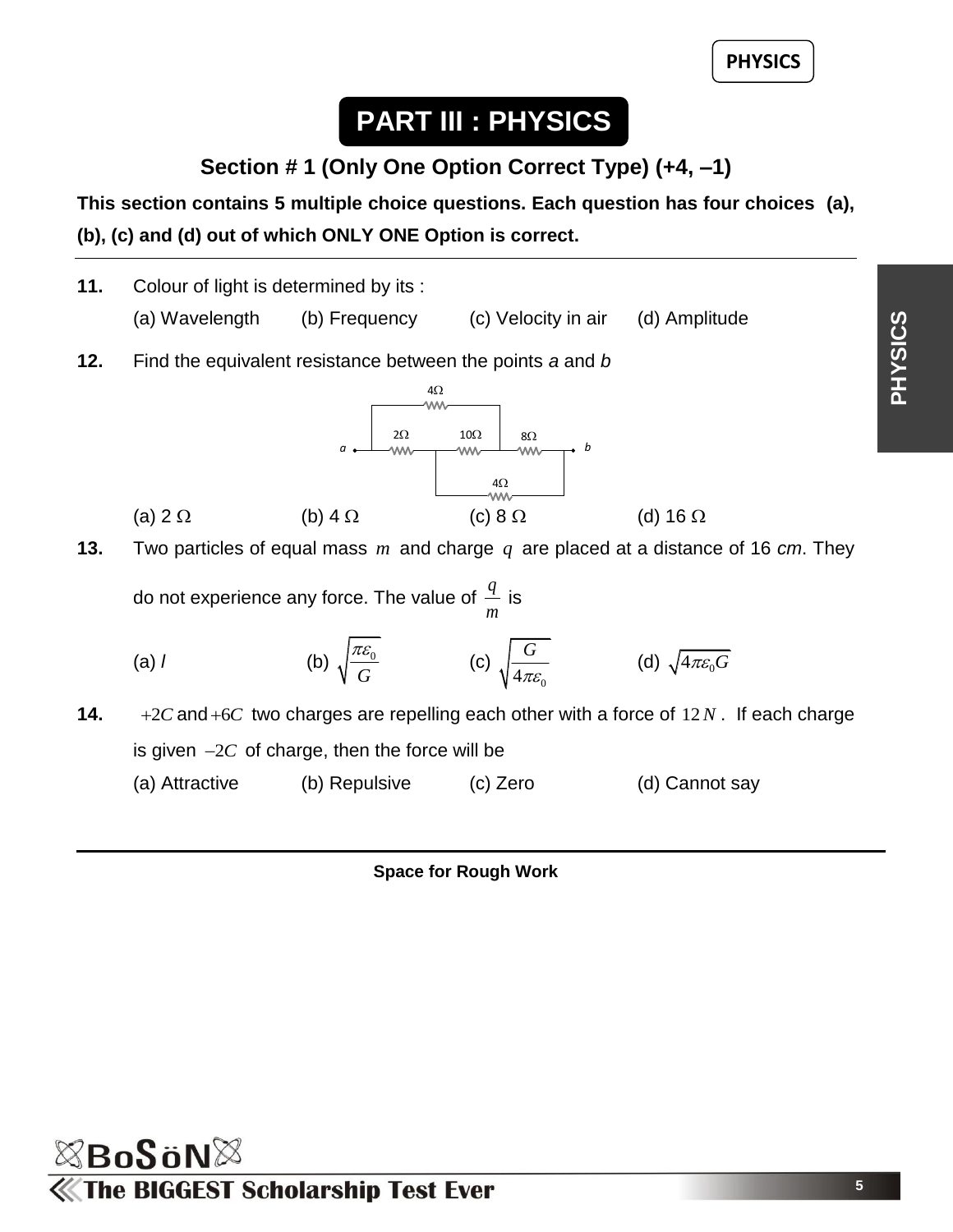- **15.** Field inside a solenoid is
	- (a) Directly proportional to its length
	- (b) Directly proportional to current
	- (c) Inversely proportional to total number of turns
	- (d) Inversely proportional to current

### **END OF PHYSICS PORTION**

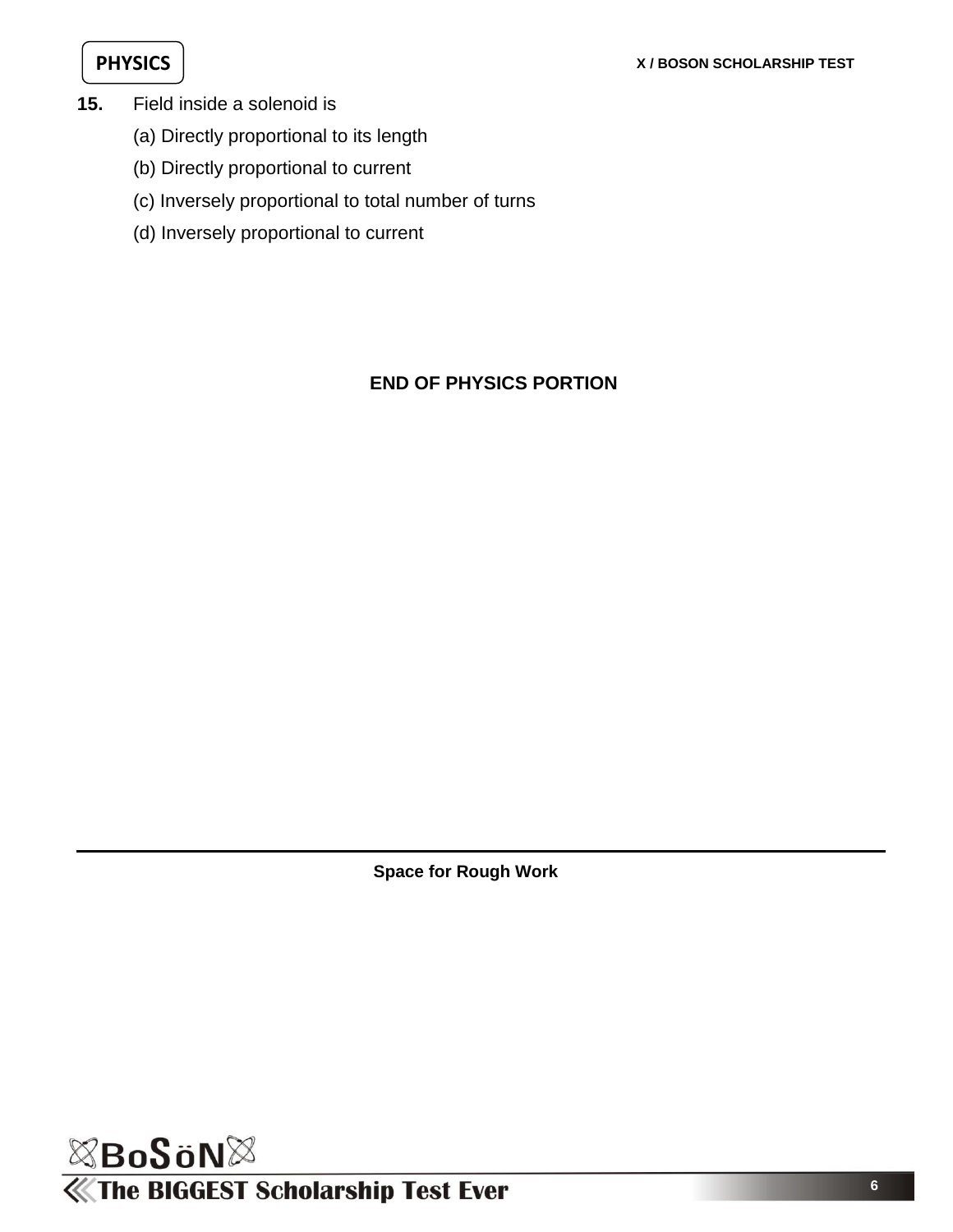# **PART IV : CHEMISTRY**

## **(Only One Option Correct Type) (+2, –1)**

**This section contains 5 multiple choice questions. Each question has four choices (a), (b), (c) and (d) out of which ONLY ONE option is correct.**

| 16. | Which type of oxide would Eka-aluminium form?                                  |                                                           |              |                         |  |  |  |
|-----|--------------------------------------------------------------------------------|-----------------------------------------------------------|--------------|-------------------------|--|--|--|
|     | (a) $EO3$                                                                      | (b) $E_3O_2$                                              | (c) $E_2O_3$ | $(d)$ EO                |  |  |  |
| 17. | Name an alloy that is used in powerful magnets:                                |                                                           |              |                         |  |  |  |
|     | (a) Magnalium                                                                  | (b) Alnico                                                | (c) Duralium | (d) Stainless steel     |  |  |  |
| 18. | Which of the following is both an acid and base according to Bronsted concept? |                                                           |              |                         |  |  |  |
|     | $(a)$ $CN^-$                                                                   | (b) $CH_3COOH$                                            | $(c)$ HCI    | (d) $HSO4$ <sup>-</sup> |  |  |  |
| 19. | Calamine is an ore of -                                                        |                                                           |              |                         |  |  |  |
|     | (a) Copper (b) Mercury                                                         |                                                           | $(c)$ Zinc   | $(d)$ Iron              |  |  |  |
| 20. | Which among the following are present in a dilute aqueous solution of HCI?     |                                                           |              |                         |  |  |  |
|     |                                                                                | (a) $H_3O^+ + Cl^-$ (b) $H_3O^+ + OH^-$ (c) $Cl^- + OH^-$ |              | (d) Unionized HCI       |  |  |  |

#### **END OF CHEMISTRY PORTION**